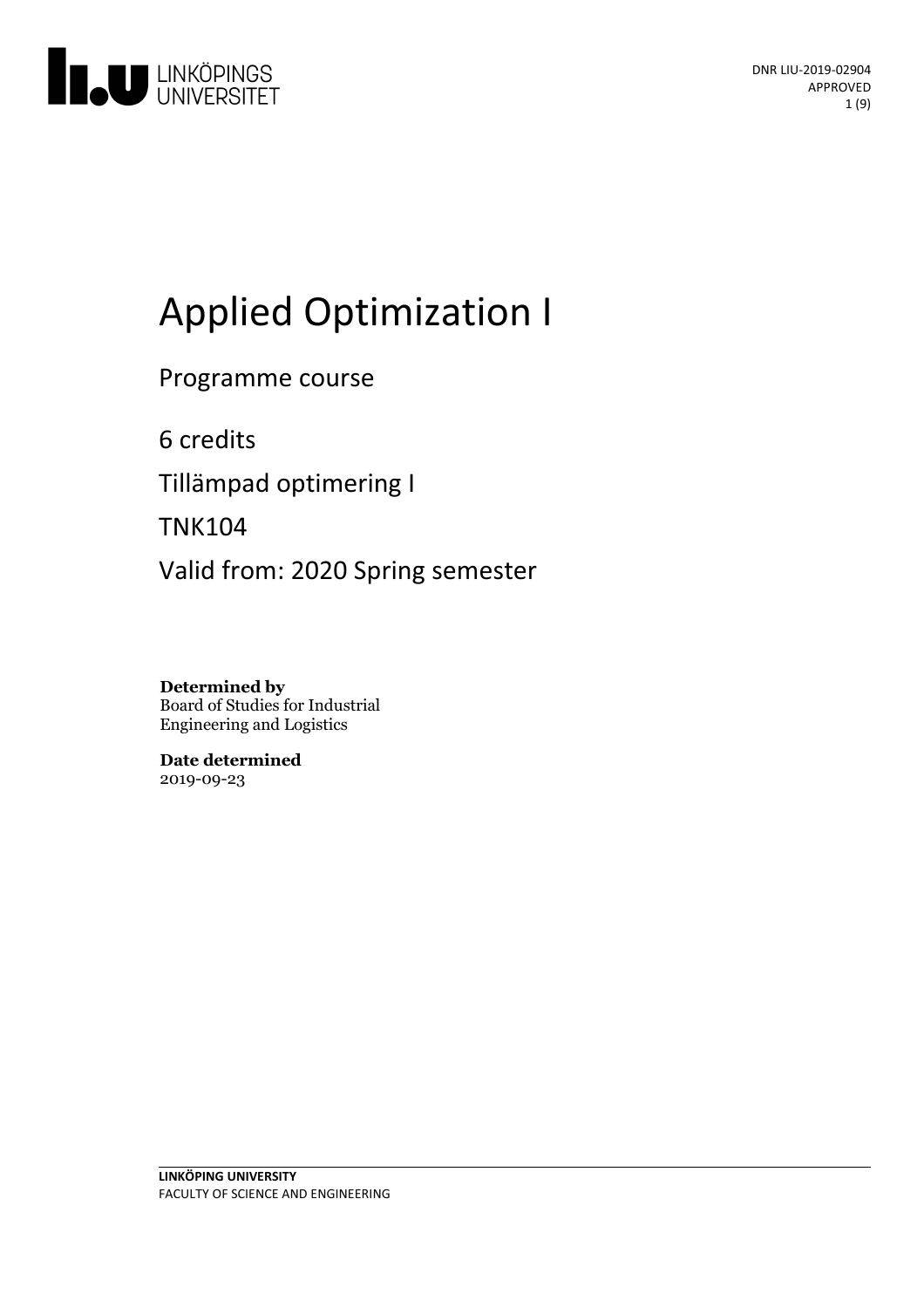# Main field of study

Mathematics, Applied Mathematics, Transportation Systems Engineering

Course level Second cycle

# Advancement level

A1X

### Course offered for

- Master's Programme in Intelligent Transport Systems and Logistics
- Communications, Transport and Infrastructure, M Sc in Engineering

# Specific information

The course is cancelled fall semester 2020.

### Entry requirements

Note: Admission requirements for non-programme students usually also include admission requirements for the programme and threshold requirements for progression within the programme, or corresponding.

# **Prerequisites**

Basic knowledge in linear programming and integer programming

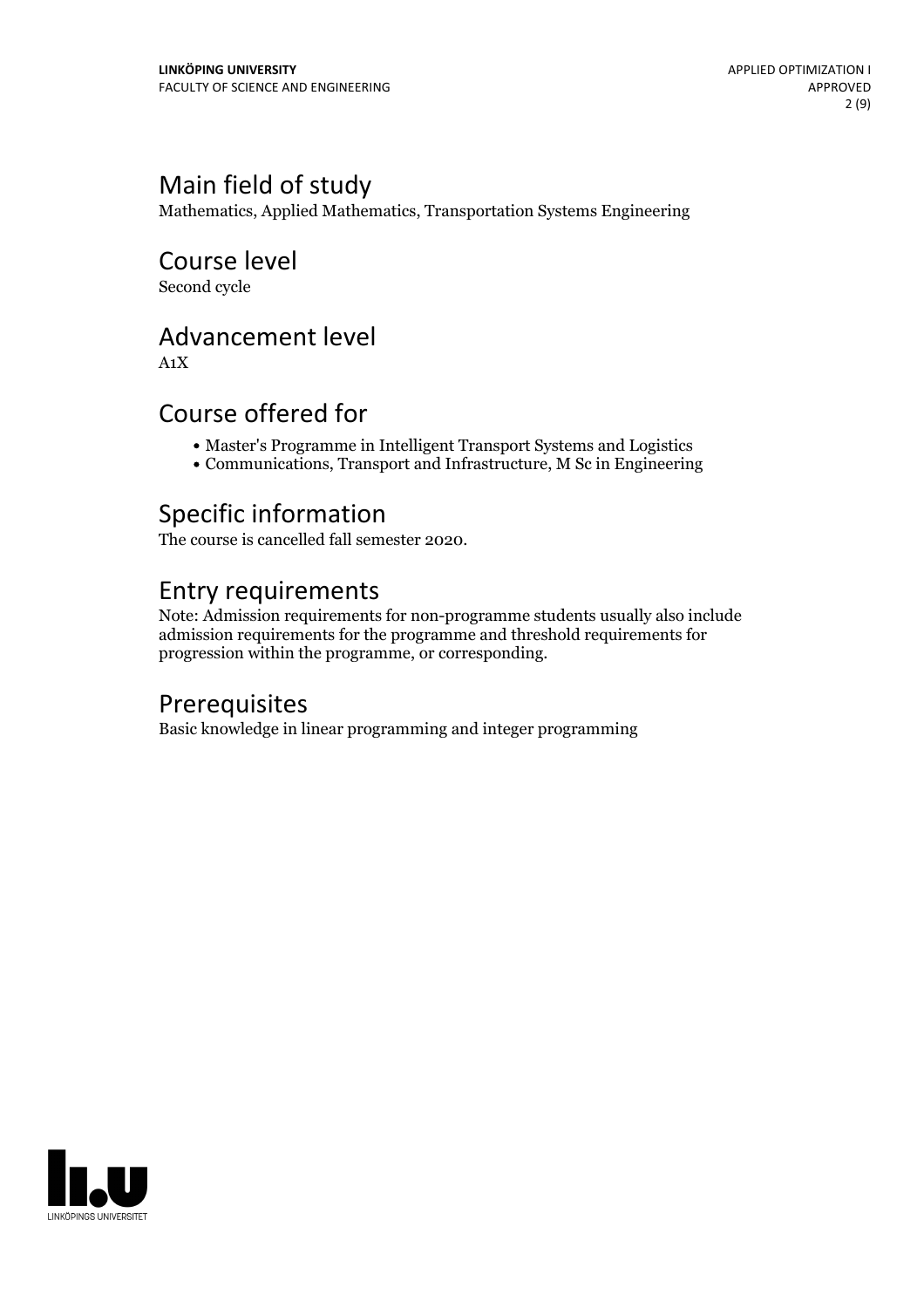# Intended learning outcomes

The course is aimed at providing the participants with knowledge in applied optimization, with focus on the application of theory and methods in combinatorial optimization for modeling and solving optimization problems originating from the area of transport and communication. The course also aims at letting the participants gain insights and practical skills in setting up mathematical models and using optimization methods. After completing the course, the participants shall be able to

- connect the subjects of the course to their study program
- describe fundamental theory and methods in combinatorial optimization and integer programming
- describe classical optimization problems in the area of transport and communications
- explain concepts related to problem complexity and the impact of complexity on large scale optimization
- use a modeling system for setting up optimization models and problem solving
- describe and apply modern heuristics for solving large scale optimization

# Course content

Basics of combinatorial optimization; integer programming models; relations between combinatorial optimization, linear programming, and integer programming; branch and bound, and cutting plane for solving integer models; classical combinatorial optimization problems: shortest path, maximum flow, minimum spanning tree, matching, facility location, traveling salesman, and graph coloring; problem complexity: complexity classes, theoretical and practical impact of complexity on large scale optimization; the impact of the choice of integer model in large scale optimization; basic column generation; problem relaxation and relaxation methods; application of heuristics and relaxation methods. heuristics: greedy heuristic, local search, tabu search, simulated annealing.

# Teaching and working methods

The course consists of lectures, seminars and computer labs.

### Examination

| PRA1             | Project work    | 3 credits | U, 3, 4, 5 |
|------------------|-----------------|-----------|------------|
| LAB <sub>1</sub> | Laboratory work | 3 credits | U, G       |

### Grades

Four-grade scale, LiU, U, 3, 4, 5

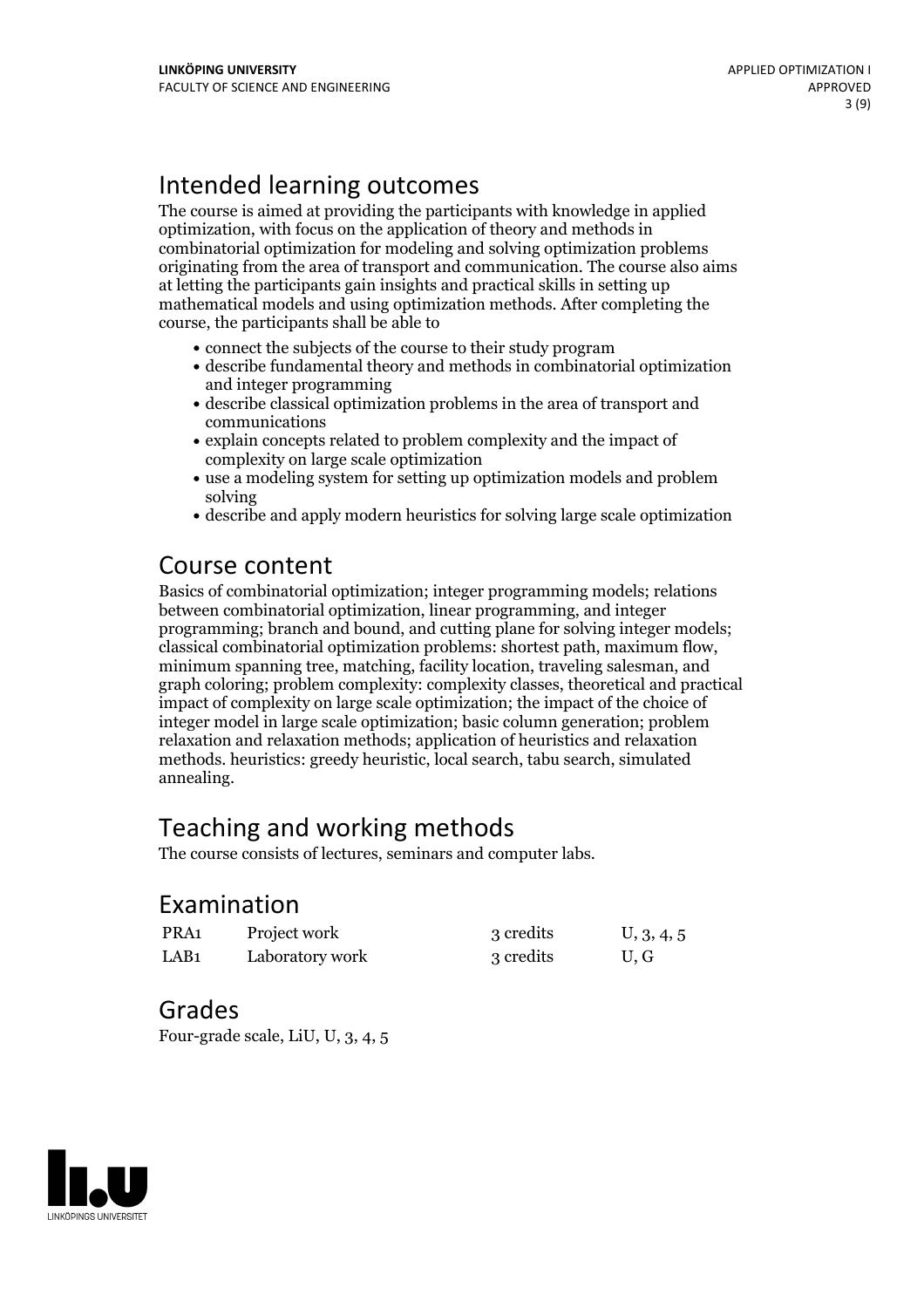# Other information

#### **About teaching and examination language**

The teaching language is presented in the Overview tab for each course. The examination language relates to the teaching language as follows:

- If teaching language is Swedish, the course as a whole or in large parts, is taught in Swedish. Please note that although teaching language is Swedish, parts of the course could be given in English. Examination language is
- Swedish.<br>• If teaching language is Swedish/English, the course as a whole will be taught in English if students without prior knowledge of the Swedish language participate. Examination language is Swedish or English
- $\bullet$  If teaching language is English, the course as a whole is taught in English. Examination language is English.

#### **Other**

The course is conducted in a manner where both men's and women's

experience and knowledge are made visible and developed. The planning and implementation of <sup>a</sup> course should correspond to the course syllabus. The course evaluation should therefore be conducted with the course syllabus as a starting point.

### Department

Institutionen för teknik och naturvetenskap

# Director of Studies or equivalent

Erik Bergfeldt

# Examiner

Tatiana Polishchuk

### Education components

Preliminary scheduled hours: 30 h Recommended self-study hours: 130 h

# Course literature

Föreläsningsmaterial och hänvisningar till referensartiklar för specifika modeller och metoder.

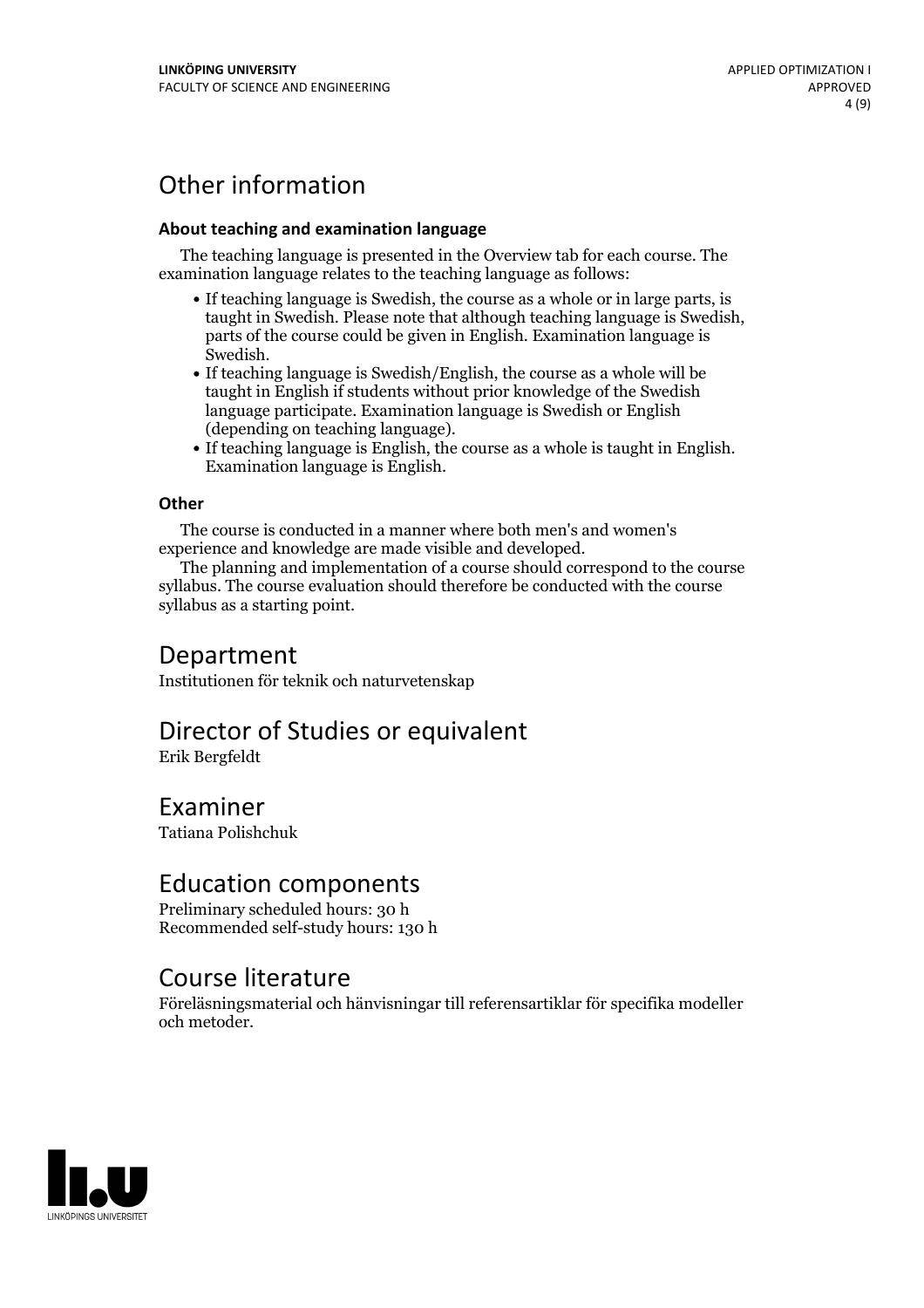# **Common rules**

#### **Course syllabus**

A syllabus must be established for each course. The syllabus specifies the aim and contents of the course, and the prior knowledge that a student must have in order to be able to benefit from the course.

### **Timetabling**

Courses are timetabled after a decision has been made for this course concerning its assignment to a timetable module.

#### **Interrupting a course**

The vice-chancellor's decision concerning regulations for registration, deregistration and reporting results (Dnr LiU-2015-01241) states that interruptions in study are to be recorded in Ladok. Thus, all students who do not participate in a course for which they have registered must record the interruption, such that the registration on the course can be removed. Deregistration from <sup>a</sup> course is carried outusing <sup>a</sup> web-based form: https://www.lith.liu.se/for-studenter/kurskomplettering?l=en.

### **Cancelled courses**

Courses with few participants (fewer than 10) may be cancelled or organised in a manner that differs from that stated in the course syllabus. The Dean is to deliberate and decide whether a course is to be cancelled or changed from the course syllabus.

### **Guidelines relatingto examinations and examiners**

For details, see Guidelines for education and examination for first-cycle and second-cycle education at Linköping University, http://styrdokument.liu.se/Regelsamling/VisaBeslut/917592.

An examiner must be employed as a teacher at LiU according to the LiU Regulations for Appointments

(https://styrdokument.liu.se/Regelsamling/VisaBeslut/622784). For courses in second-cycle, the following teachers can be appointed as examiner: Professor (including Adjunct and Visiting Professor), Associate Professor (including Adjunct), Senior Lecturer (including Adjunct and Visiting Senior Lecturer), Research Fellow, or Postdoc. For courses in first-cycle, Assistant Lecturer (including Adjunct and Visiting Assistant Lecturer) can also be appointed as examiner in addition to those listed for second-cycle courses. In exceptional cases, a Part-time Lecturer can also be appointed as an examiner at both first- and second cycle, see Delegation of authority for the Board of Faculty of Science and Engineering.

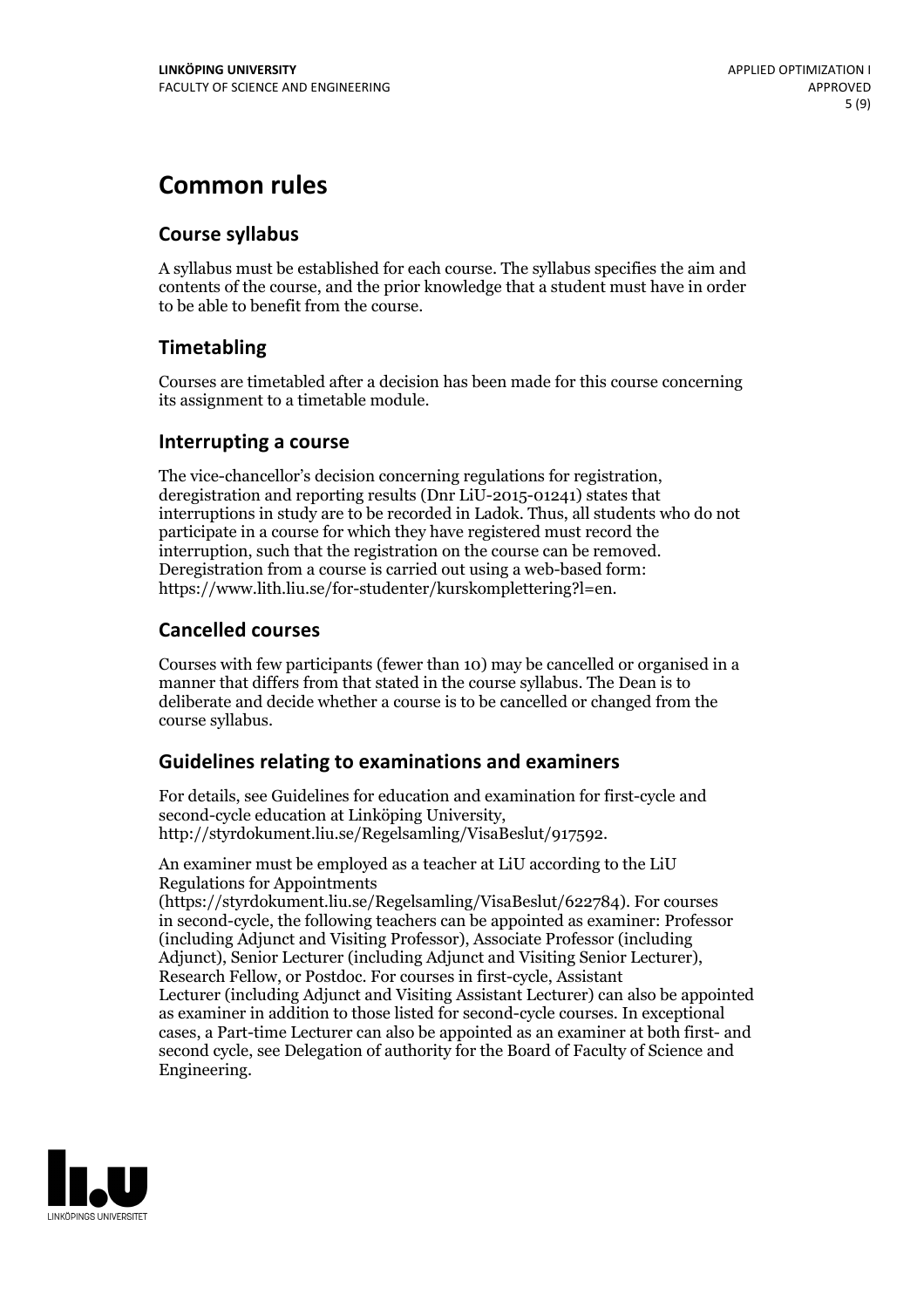#### **Forms of examination**

#### **Examination**

Written and oral examinations are held at least three times a year: once immediately after the end of the course, once in August, and once (usually) in one of the re-examination periods. Examinations held at other times are to follow a decision of the board of studies.

Principles for examination scheduling for courses that follow the study periods:

- courses given in VT1 are examined for the first time in March, with re-examination in June and August
- courses given in VT2 are examined for the first time in May, with re-examination in August and October
- courses given in HT1 are examined for the first time in October, with re-examination in January and August
- courses given in HT2 are examined for the first time in January, with re-examination in March and in August.

The examination schedule is based on the structure of timetable modules, but there may be deviations from this, mainly in the case of courses that are studied and examined for several programmes and in lower grades (i.e. 1 and 2).

Examinations for courses that the board of studies has decided are to be held in alternate years are held three times during the school year in which the course is given according to the principles stated above.

Examinations for courses that are cancelled orrescheduled such that they are not given in one or several years are held three times during the year that immediately follows the course, with examination scheduling that corresponds to the scheduling that was in force before the course was cancelled or rescheduled.

When a course is given for the last time, the regular examination and two re-<br>examinations will be offered. Thereafter, examinations are phased out by offering three examinations during the following academic year at the same times as the examinations in any substitute course. If there is no substitute course, three examinations will be offered during re-examination periods during the following academic year. Other examination times are decided by the board of studies. In all cases above, the examination is also offered one more time during the academic year after the following, unless the board of studies decides otherwise.

If a course is given during several periods of the year (for programmes, or on different occasions for different programmes) the board or boards of studies determine together the scheduling and frequency of re-examination occasions.

#### **Registration for examination**

In order to take an examination, a student must register in advance at the Student Portal during the registration period, which opens 30 days before the date of the examination and closes 10 days before it. Candidates are informed of the location of the examination by email, four days in advance. Students who have not

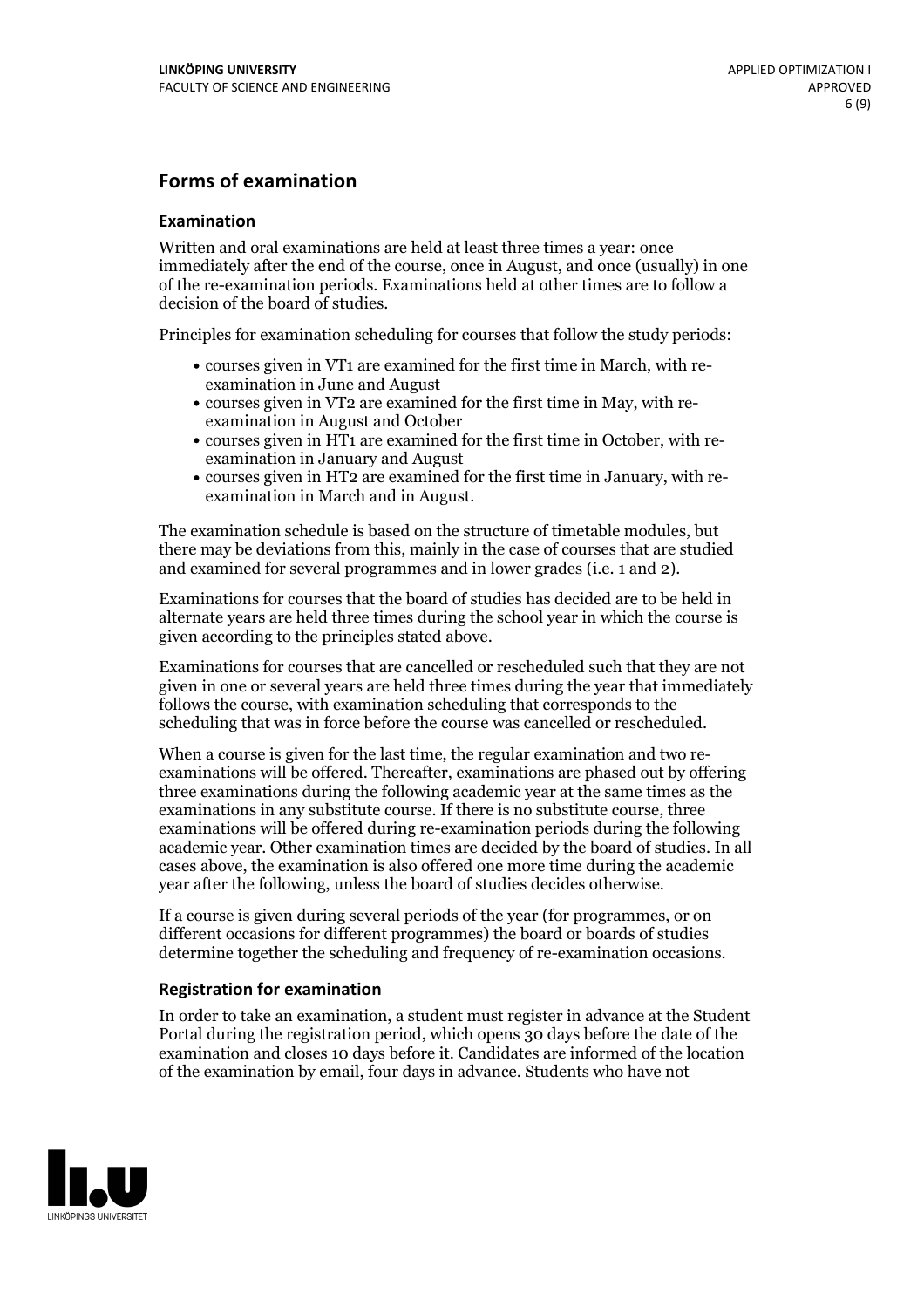registered for an examination run the risk of being refused admittance to the examination, if space is not available.

Symbols used in the examination registration system:

\*\* denotes that the examination is being given for the penultimate time.

\* denotes that the examination is being given for the last time.

#### **Code of conduct for students during examinations**

Details are given in a decision in the university's rule book: http://styrdokument.liu.se/Regelsamling/VisaBeslut/622682.

#### **Retakes for higher grade**

Students at the Institute of Technology at LiU have the right to retake written examinations and computer-based examinations in an attempt to achieve a higher grade. This is valid for all examination components with code "TEN" and "DAT". The same right may not be exercised for other examination components, unless otherwise specified in the course syllabus.

A retake is not possible on courses that are included in an issued degree diploma.

#### **Retakes of other forms of examination**

Regulations concerning retakes of other forms of examination than written examinations and computer-based examinations are given in the LiU guidelines

http://styrdokument.liu.se/Regelsamling/VisaBeslut/917592.

#### **Plagiarism**

For examinations that involve the writing of reports, in cases in which it can be assumed that the student has had access to other sources (such as during project work, writing essays, etc.), the material submitted must be prepared in accordance with principles for acceptable practice when referring to sources (references or quotations for which the source is specified) when the text, images, ideas, data,  $\vec{e}$  etc. of other people are used. It is also to be made clear whether the author has reused his or her own text, images, ideas, data, etc. from previous examinations, such as degree projects, project reports, etc. (this is sometimes known as "self- plagiarism").

A failure to specify such sources may be regarded as attempted deception during examination.

#### **Attempts to cheat**

In the event of <sup>a</sup> suspected attempt by <sup>a</sup> student to cheat during an examination, or when study performance is to be assessed as specified in Chapter <sup>10</sup> of the Higher Education Ordinance, the examiner is to report this to the disciplinary board of the university. Possible consequences for the student are suspension from study and a formal warning. More information is available at https://www.student.liu.se/studenttjanster/lagar-regler-rattigheter?l=en.

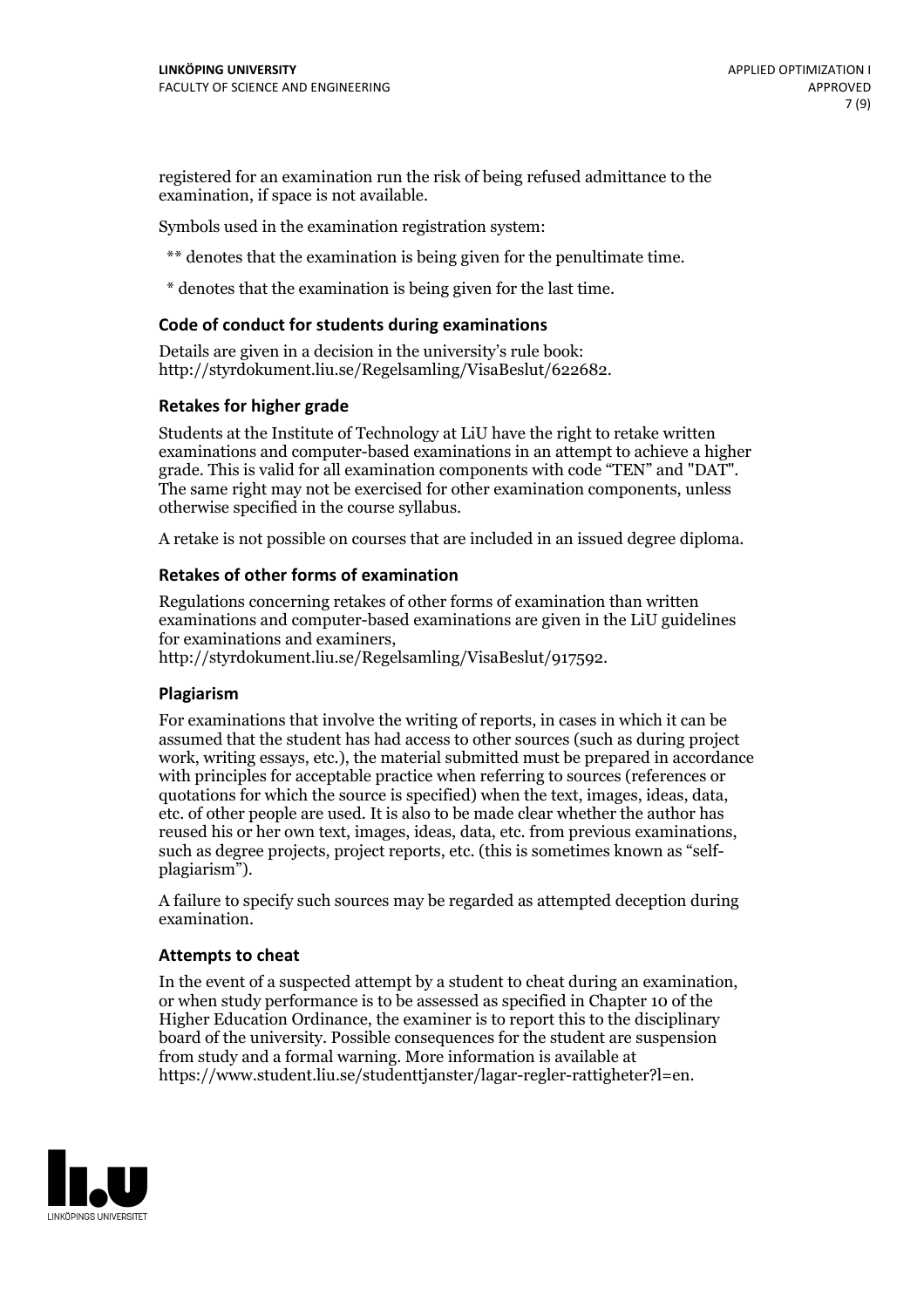#### **Grades**

The grades that are preferably to be used are Fail (U), Pass (3), Pass not without distinction  $(4)$  and Pass with distinction  $(5)$ .

- 1. Grades U, 3, 4, 5 are to be awarded for courses that have written
- examinations. 2. Grades Fail (U) and Pass (G) may be awarded for courses with <sup>a</sup> large degree of practical components such as laboratory work, project work and group work. 3. Grades Fail (U) and Pass (G) are to be used for degree projects and other
- independent work.

#### **Examination components**

- 
- 1. Grades U, 3, 4, <sup>5</sup> are to be awarded for written examinations (TEN). 2. Examination components for which the grades Fail (U) and Pass (G) may be awarded are laboratory work (LAB), project work (PRA), preparatory written examination (KTR), oral examination (MUN), computer-based
- examination (DAT), home assignment (HEM), and assignment (UPG). 3. Students receive grades either Fail (U) or Pass (G) for other examination components in which the examination criteria are satisfied principally through active attendance such as other examination (ANN), tutorial group
- (BAS) or examination item (MOM). 4. Grades Fail (U) and Pass (G) are to be used for the examination components Opposition (OPPO) and Attendance at thesis presentation (AUSK) (i.e. part of the degree project).

For mandatory components, the following applies: If special circumstances prevail, and if it is possible with consideration of the nature of the compulsory component, the examiner may decide to replace the compulsory component with another equivalent component. (In accordance with the LiU Guidelines for education and examination for first-cycle and second-cycle education at Linköping University, http://styrdokument.liu.se/Regelsamling/VisaBeslut/917592).

For written examinations, the following applies: If the LiU coordinator for students with disabilities has granted a student the right to an adapted examination for a written examination in an examination hall, the student has the right to it. If the coordinator has instead recommended for the student an adapted examination or alternative form of examination, the examiner may grant this if the examiner assesses that it is possible, based on consideration of the course objectives. (In accordance with the LiU Guidelines for education and examination for first-cycle and second-cycle education at Linköping University, http://styrdokument.liu.se/Regelsamling/VisaBeslut/917592).

The examination results for a student are reported at the relevant department.

### **Regulations (applyto LiU in its entirety)**

The university is a government agency whose operations are regulated by